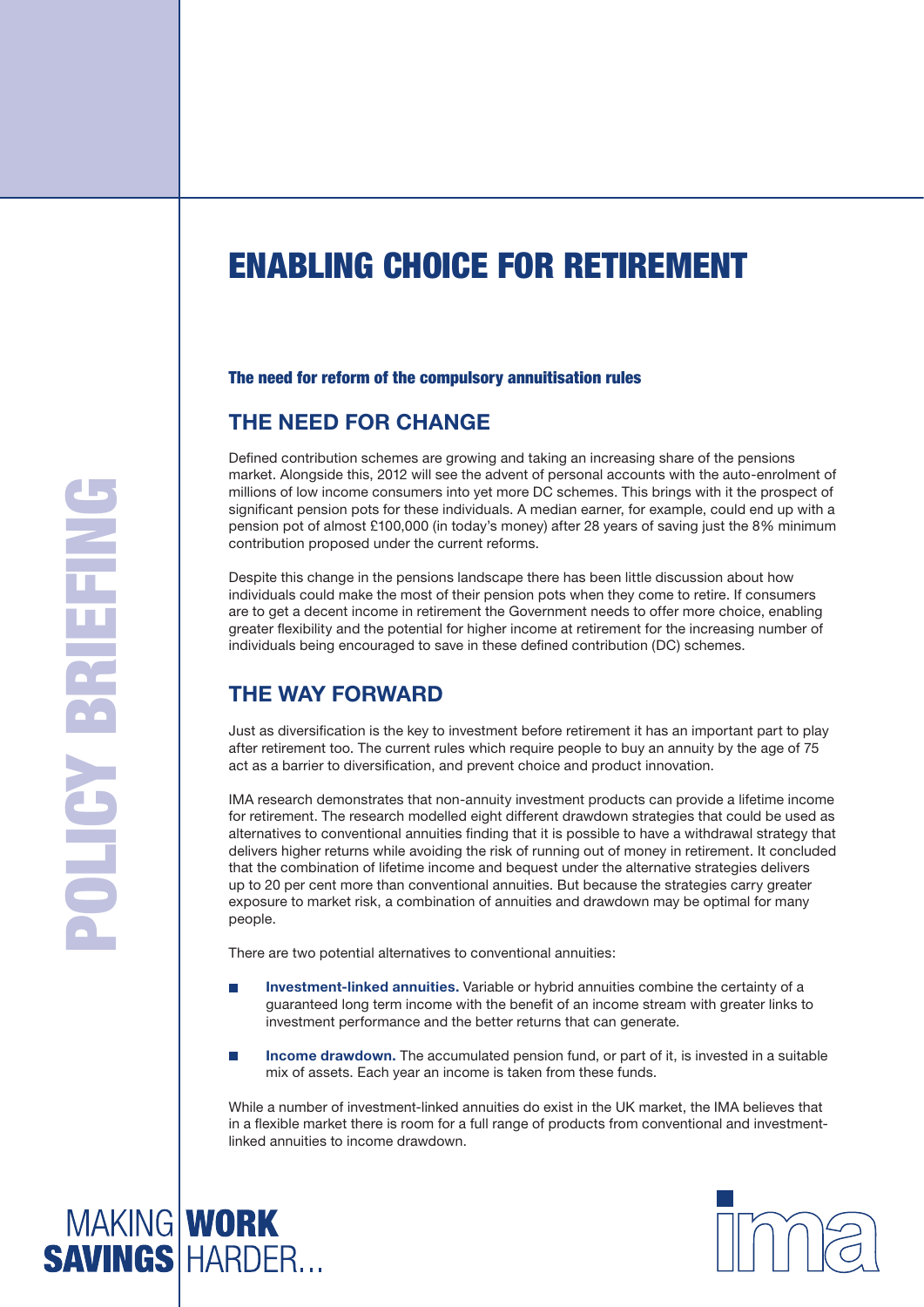# **Benefits of income drawdown**

Income drawdown could contribute to retirement income in a number of ways.

- **Access to a diversified pension pot after retirement but before annuitisation.**
- Ability to draw on wider, non-pension financial wealth during retirement.
- **Can be used alongside annuitisation.**
- Can be used as a complete alternative to annuitisation.

The IMA has done a range of simulations to explore the potential returns of a number of income drawdown solutions. While we are not advocating a specific approach, our results demonstrate the potential advantages that income drawdown approaches could offer over a conventional annuity product. These advantages can be seen from a combination of the income stream and the bequest potential that is absent with conventional annuities.

The tale below demonstrates the difference in income receivable from an index-linked annuity, a level annuity and a drawdown strategy.

|                      | Age 65 | Age 70 | Age 75 | Age 80 | Age 85  | <b>Bequest</b> |
|----------------------|--------|--------|--------|--------|---------|----------------|
| Index-linked annuity | £4,660 | £4.660 | £4.660 | £4.660 | £4,660  | Nil            |
| Level annuity        | £7,210 | £6,163 | £5,066 | £4.164 | £3,422  | Nil            |
| <b>Drawdown</b>      |        |        |        |        |         |                |
| <b>Median</b>        | £5,130 | £5,200 | £5.154 | £5,137 | £4,858  | £18,639        |
| 90th percentile      | £5,130 | £6.942 | £8,532 | £9,883 | £10,533 | £42,360        |
| 10th percentile      | £5,130 | £3.744 | £2,937 | £2,597 | £2,351  | £7,963         |

Assumptions:

Man aged 65 on retirement, 85 on death

"Exponentially increasing percentage" strategy

Investment strategy – 60% equities, 20% bonds, 20% cash Tax of 55% applied to bequest

Inflation 4.0% a year